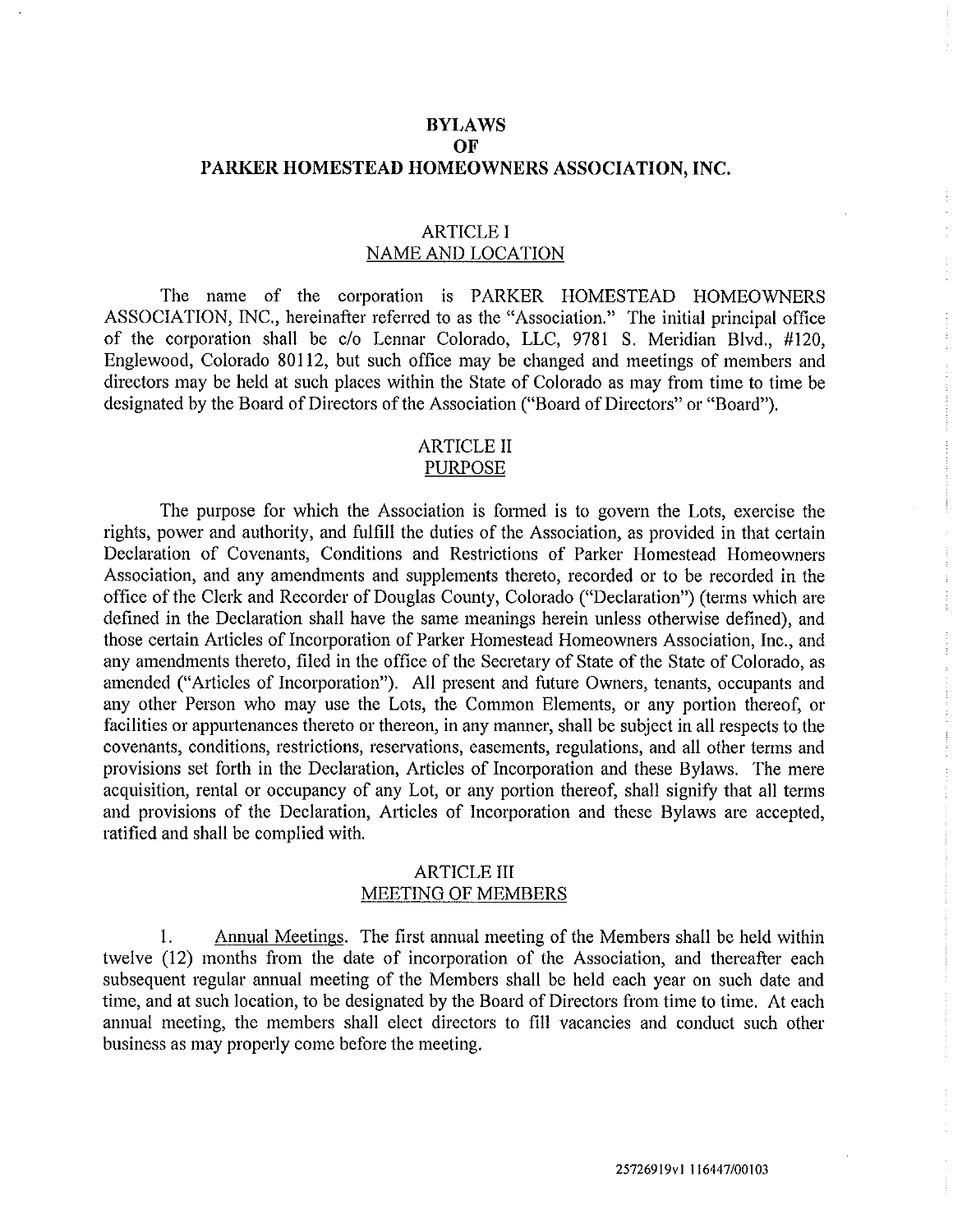2. Special Meetings. Special meetings of the Members may be called at any time by the President or by a majority of the Board of Directors or by Owners having at least twenty percent (20%) of the votes of the Association.

3. Notice of Meetings. Written notice of each meeting of the Members shall be given by, or at the direction of, the secretary of the Association or Person authorized to call the meeting. Not less than ten  $(10)$  nor more than fifty  $(50)$  days in advance of such meeting, the Person giving such notice, as aforesaid, shall cause notice of the meeting to be hand delivered or sent prepaid by United States Mail to the mailing address of each Lot or to any other mailing address designated in writing by the Owner. The notice of any meeting shall be physically posted in a conspicuous place, to the extent that such posting is feasible and practicable, and if electronic means are available, the notices of meeting and agendas shall be posted on a website and provided by e-mail to Members who so request and provide the Association with their electronic mail addresses. The notice of any meeting must state the time and place of the meeting and the items on the agenda, including the general nature of any proposed amendment to the Declaration or Bylaws, any budget changes, and any proposal to remove an officer or member of the Board of Directors.

# 4. Quorum.

(a) With respect to matters affecting the Community as a whole and the Common Elements which are required by the Declaration or the Act to be submitted to the vote of all the Owners, a quorum is deemed present throughout any meeting of the Association if Persons entitled to cast twenty percent (20%) of the votes, which may be cast for election of the Board of Directors, are present, in person or by proxy, at the beginning of the meeting.

(b) Unless otherwise specifically provided by the Declaration, the A1ticles of Incorporation, these Bylaws or by statute, all matters coming before a meeting of Members at which a proper quorum is in attendance, in person or by proxy, shall be decided by the vote of a majority of the votes validly cast at such meeting.

# 5. Proxies.

(a) If only one of the multiple Owners of a Lot is present at a meeting of the Association, such Owner is entitled to cast the vote allocated to that Lot. If more than one of the multiple Owners is present, the vote allocated to that Lot may be cast only in accordance with the agreement of a majority in interest of the Owners, unless the Declaration expressly provides otherwise. There is majority agreement if any one of the multiple Owners casts the vote allocated to that Lot without protest being made promptly to the Person presiding over the meeting by any of the other Owners of the Lot.

(b) The vote allocated to a Lot may be cast pursuant to a proxy duly executed by an Owner. If a Lot is owned by more than one Person, any Owner of such Lot may register protest to the casting of a vote by any other Owner of such Lot through a duly executed proxy; but each Lot shall only have one vote allocated to it, as provided in the Declaration. An Owner may not revoke a proxy given pursuant to this Section except by actual notice of revocation to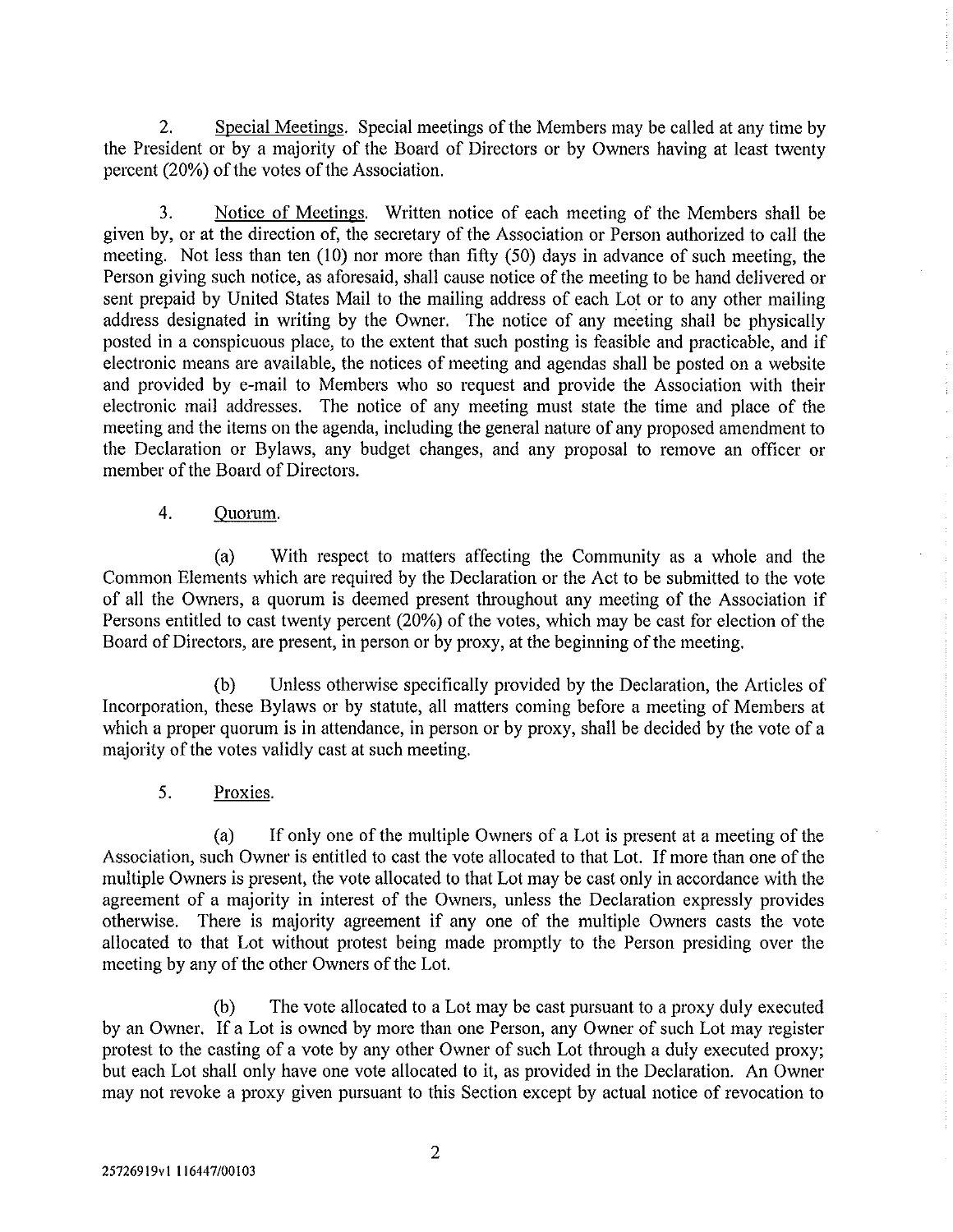the Person presiding over a meeting of the Association. A proxy is void if it is not dated or purports to be revocable without notice. A proxy terminates eleven (11) months after its date unless it provides otherwise.

6. Security Interest Holders of First Security Interests. Each Security Interest Holder of a First Security Interest shall have the right to designate a representative to attend all meetings of Members.

7. Voting by Mail. The Board may decide that voting of the Owners on any matter required or permitted by the statutes of the State of Colorado, the Declaration, the Articles of Incorporation or these Bylaws shall be by mail. In case of a vote by mail, the Secretary shall mail written notice to all Owners at the Owner's address as it appears in the records of the Association. The notice shall include: (a) a proposed written resolution or other action setting fotih a description of the proposed action; (b) a statement that Owners are entitled to vote by mail for or against such proposal; and (c) a date at least thirty (30) days after the date such notice has been given on or before which all votes must be received at the office of the Association at the address designated in the notice. Voting by mail shall be acceptable in all instances in which the Declaration, the Articles of Incorporation or these Bylaws requiring the vote of Owners at a meeting.

### ARTICLE IV

# BOARD OF DIRECTORS- SELECTION- TERM OF OFFICE

I. Number. The affairs of this Association shall be managed by a Board of Directors of three directors. Directors shall be Members which, in the case of Declarant, may include any member of Declarant and any officer, director, employee or authorized agent of Declarant or any member of Declarant and, in the case of corporate Members, may include the officers, directors and employees of each such corporate Member. No Member who is not also the Owner of one or more Lots may serve on the Board of Directors. Any Member who is six months or more delinquent in payment of Association assessments levied against the Member's Lot shall not be qualified to serve on the Board of Directors.

# 2. Term of Office.

(a) No later than sixty (60) days after conveyance of twenty-five percent (25%) of the Lots that may be included to Owners other than a Declarant, at least one (I) member and not less than twenty-five percent (25%) of the members of the Board of Directors must be elected by Owners other than the Declarant. Not later than sixty (60) days after conveyance of fifty percent (50%) of the Lots that may be included to Owners other than a Declarant, not less than thirty-three and one-third percent (33-1/3%) of the members of the Board of Directors must be elected by Owners other than the Declarant.

(b) Except as otherwise provided in these Bylaws, during the Period of Declarant Control, the Declarant or Persons appointed by the Declarant may appoint all officers and directors and remove all officers and directors of the Board of Directors appointed by it. Not later than termination of the Period of Declarant Control, the Owners shall elect a Board of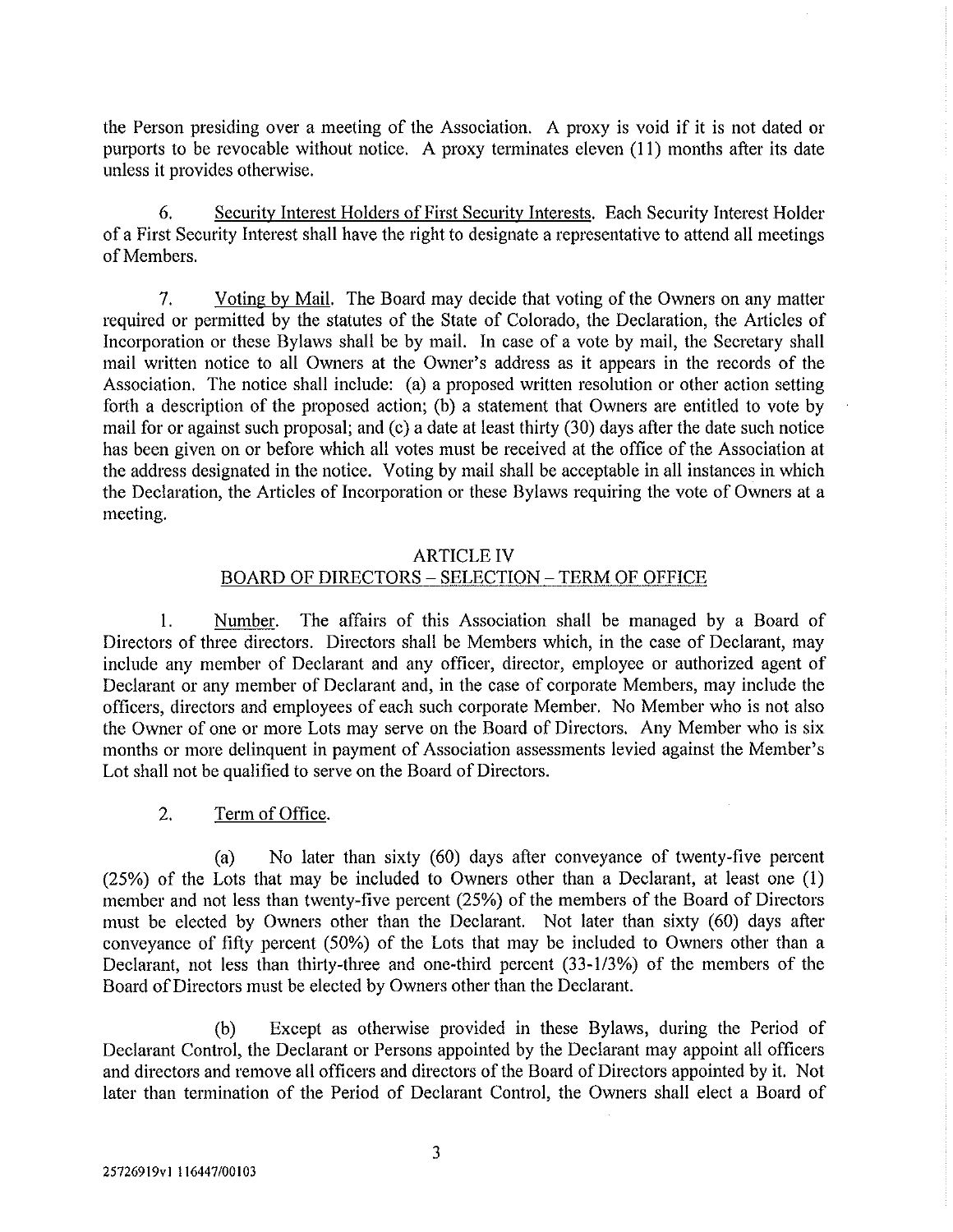Directors, at least a majority of whom must be Owners other than the Declarant or designated representatives of Owners other than the Declarant. The members of the Board of Directors so elected shall take office upon election.

(c) Any member of the Board of Directors who is elected by the Members prior to termination of the Period of Declarant Control shall serve for one (I) year or until such director's duly elected successor takes office on the Board of Directors, whichever occurs later. At the first annual meeting of the Association held subsequent to termination of the Period of Declarant Control, if the Board of Directors is to consist of three (3) directors, the Members shall elect one director for a term of one (1) year and two (2) directors for terms of two (2) years. At each annual meeting thereafter, the Members shall elect the same number of directors as there are directors whose terms are expiring at the time of each election, for terms of two (2) years.

3. Removal. The Owners, by a vote of sixty-seven percent (67%) of the Association votes cast by Persons present and entitled to vote at any meeting of the Owners at which a quorum is present, may remove any member of the Board of Directors with or without cause, other than a member of the Board of Directors who was appointed by the Declarant. Declarant may at any time remove, and appoint the successor of, any member of the Board of Directors who was appointed by the Declarant. In the event of death, resignation or removal of a director, his or her successor shall be selected by a majority of the remaining members of the Board of Directors, whether or not such remaining members constitute a quorum, and shall serve for the unexpired term of the director being replaced; provided, however, that the Declarant may appoint the successor of any director who served in such capacity as a result of being appointed by the Declarant.

4. Compensation. No director shall receive compensation for any service rendered to the Association. However, any director may be reimbursed for actual expenses incurred in the performance of the director's duties.

5. Action Taken Without a Meeting. The directors shall have the right to take any action in the absence of a meeting which they could take at a meeting by obtaining the written approval of all of the directors or as otherwise permitted by law. Any action so approved shall have the same effect as though taken at a meeting of the directors.

### **ARTICLE V**

# NOMINATION AND ELECTION OF DIRECTORS

1. Nomination. Nomination for election to the Board of Directors may be made by the Board of Directors or by a nominating committee if such a committee is appointed, from time to time, by the Board of Directors. Nominations may also be made from the floor at any Member meeting.

2. Election. Election to the Board of Directors shall be by secret written ballot. At such election the Members or their proxies may cast, in respect to each vacancy, as many votes as they are entitled to exercise under the provisions of the Declaration. The persons receiving the largest number of votes shall be elected. Cumulative voting is not permitted.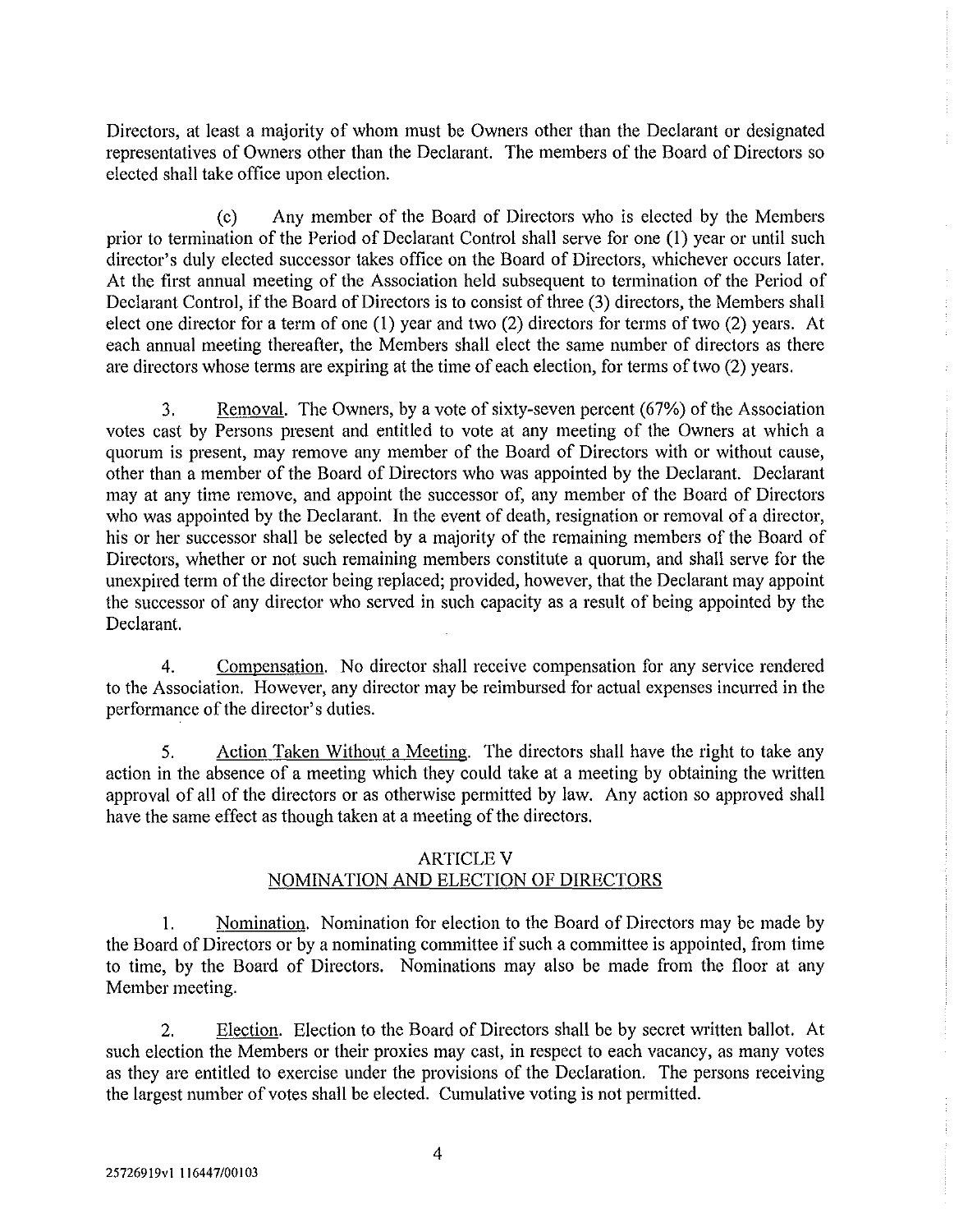### ARTICLE VI MEETINGS OF BOARD OF DIRECTORS

1. Regular Meetings. Regular Meetings of the Board of Directors shall be held not less often than quarterly, without notice, at such place and hour as may be fixed from time to time by the Board. Should said meeting fall upon a legal holiday, then that meeting shall be held at the same time on the next day which is not a legal holiday.

2. Special Meetings. Special meetings of the Board of Directors shall be held when called by the president of the Association, or by any two directors, after not less than three (3) days' notice to each director, which notice may be given by phone or other form of wire or wireless communication, by mail or by private carrier.

3. Quorum; Actions of Board of Directors. A quorum is deemed present throughout any meeting of the Board of Directors if persons entitled to cast fifty percent (50%) of the votes on the Board of Directors are present at the beginning of the meeting. Every act or decision done or made by a majority of the directors present at a duly held meeting at which a quorum is present shall be regarded as the act of the Board of Directors.

4. Meetings; Open Attendance; Executive Sessions. All regular and special meetings of the Board of Directors, or any committee thereof, shall be open to attendance by all Members or their representatives. Executive sessions may be held by the Board of Directors, subject to the express provisions set forth in C.R.S. §38-33.3-308 of the Act. No rule or regulation of the Board of Directors, or any committee thereof, shall be adopted during an executive session. A rule or regulation may be validly adopted only during a regular or special meeting or after the Board of Directors goes back into regular session following an executive session. The minutes of all meetings at which an executive session was held shall indicate that an executive session was held, and the general subject matter of the executive session.

5. Conflicts of Interest. The provisions of Section 38-33.3-310.5, C.R.S., of the Act shall apply to the Association and the members of the Board of Directors in matters of conflict of interest.

# ARTICLE VII

# POWERS AND DUTIES OF THE BOARD OF DIRECTORS

1. Powers. The Board of Directors shall have power to:

(a) adopt and publish rules and regulations governing the use of the Lots, the Common Elements, the Community, or any portion thereof, and any facilities thereon, the design, placement, construction and alteration of structures, landscape and other improvements within the Community, and the personal conduct of the Members, their guests and other Persons thereon, and to establish penalties for the infraction thereof;

(b) suspend the voting rights of a Member during any period in which such Member shall be in default in the payment of any assessment levied by the Association. Such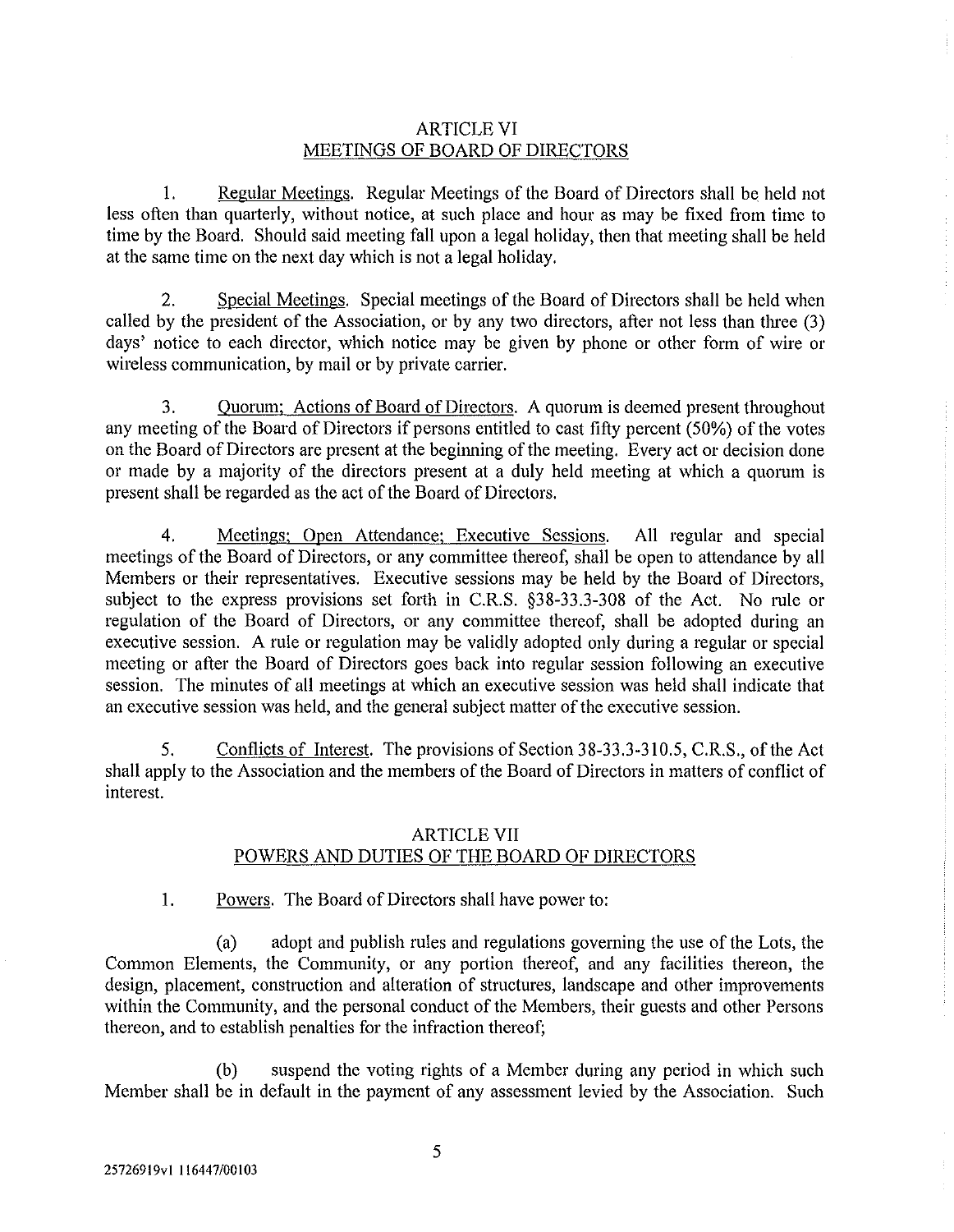rights may also be suspended after notice and hearing, for a period not to exceed sixty (60) days, for infraction of these Bylaws or published Association rules and regulations;

(c) enter into, make, perform or enforce contracts, licenses, leases and agreements of every kind and description; provided, however, that the foregoing rights with respect to contracts and leases shall be subject to the express limitations, if any, contained in the Act;

(d) provide for direct payment of assessments to the Association from Owner's checking, credit or other accounts;

(e) exercise for the Association all powers, duties and authority vested in or delegated to the Association and not reserved to the membership by other provisions of these Bylaws, the Articles of Incorporation or the Declaration;

(f) declare the office of a member of the Board of Directors to be vacant in the event such member shall be absent from two (2) regular meetings of the Board of Directors during any one year period; and

(g) employ a manager, an independent contractor, or such other employees as they deem necessary, and prescribe their duties.

2. Duties. It shall be the duty of the Board of Directors to:

(a) cause to be kept a complete record of all Association meetings, acts and corporate affairs, make the same available to Owners to the extent required by law, and present a statement thereof to the Members at the annual meeting of the members, or at any special meeting when such statement is requested in writing by Owners entitled to cast at least onefourth (1/4) of the votes at such meeting;

(b) supervise all officers, agents, and employees of the Association, and see that their duties are properly performed;

(c) as more fully provided in the Declaration, to:

(ii) determine the amount of the annual assessment against each Lot, from time to time, in accordance with the Association budget, and revise the amount of the annual assessment if such budget is vetoed by the Owners, and

(iii) foreclose the lien against any Lot for which assessments are not paid within such time as may be determined by the Board of Directors from time to time, or bring an action at law against the Owner personally obligated to pay the same;

(d) issue, or cause an appropriate officer or authorized agent to issue, upon demand by any Person as provided in the Declaration, a certificate setting forth whether or not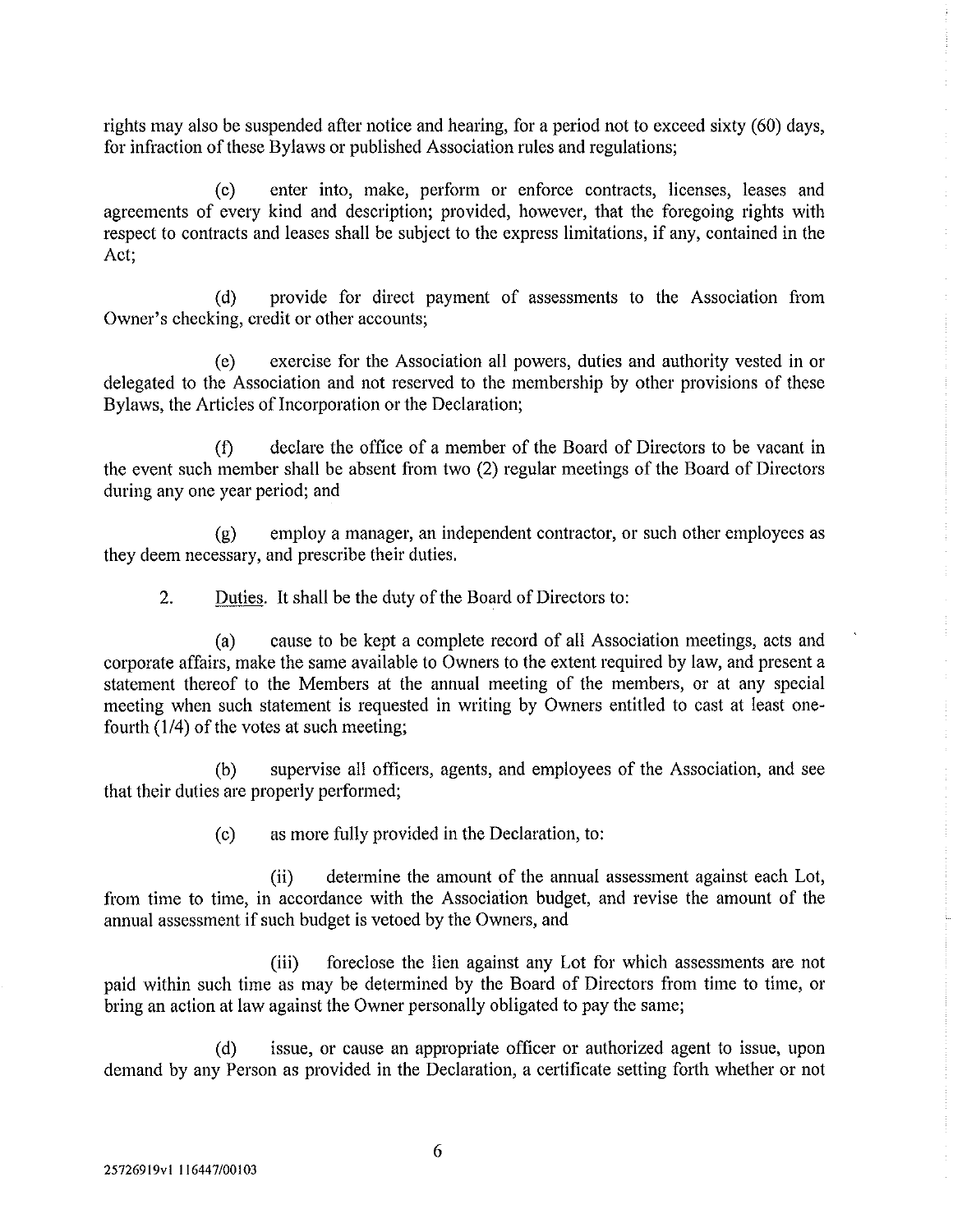any assessment has been paid. A reasonable charge may be made by the Board for the issuance of these certificates;

(e) procure and maintain insurance, as more fully provided in the Declaration;

(f) provide for maintenance, repair and/or reconstruction of the Common Elements, other property, and Improvements, as more fully provided in the Declaration; and

(g) keep financial records sufficiently detailed to enable the Association to comply with the requirements of the Act and to prove statements of unpaid assessments.

(h) provide, or cause an appropriate officer or authorized agent to provide, to Lot Owners all public disclosures required by the Act relating to the governance, operation and management of the Association.

Any of the aforesaid duties may be delegated by the Board of Directors to any other Person(s) or to the Association's managing agent.

3. Limitation on Powers. Except as otherwise provided on the Act, the Board of Directors may not act on behalf of the Association to amend the Declaration, to terminate this Community, or to elect members of the Board of Directors or determine the qualifications, powers and duties, or terms of office of members of the Board of Directors, but the Board may fill vacancies in its membership for the unexpired portion of any term.

## ARTICLE VIII RIGHTS OF THE ASSOCIATION

The Association may exercise any and all rights or privileges given to it under the Declaration, the Articles of Incorporation or these Bylaws, or as may otherwise be given to it by law, and every other right or privilege reasonably to be implied therefrom or reasonably necessary to effectuate any such right or privilege.

### ARTICLE IX OFFICERS AND THEIR DUTIES

I. Enumeration of Offices. The officers of this Association may be a president and vice-president, a secretary, a treasurer, and such other offices as the Board may from time to time by resolution create.

2. Election of Officers. The election of officers shall take place at the first meeting of the Board of Directors following each annual meeting of the Members.

3. Term. The officers of this Association shall be elected annually by the Board of Directors and each shall hold office for one (1) year unless the officer shall sooner resign, or shall be removed, or shall otherwise be disqualified to serve.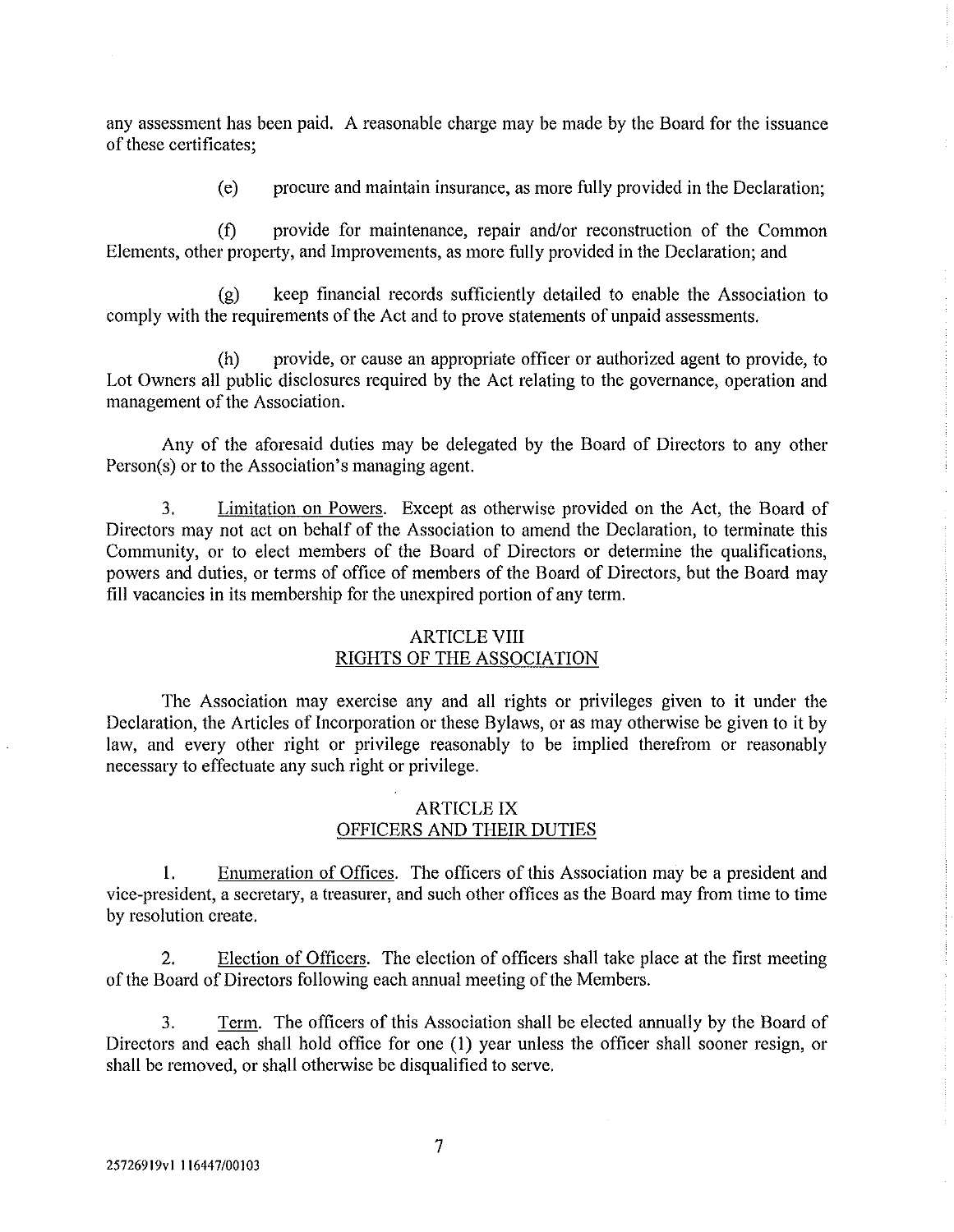4. Special Appointments. The Board of Directors may elect such other officers as the affairs of the Association may require, each of whom shall hold office for such period, have such authority, and perform such duties as the Board may, from time to time, determine.

5. Resignation and Removal. Any officer may be removed from office, with or without cause, by the Board of Directors. Any officer may resign at any time by giving written notice to the Board of Directors, the president, or the secretary. Such resignation shall take effect on the date of receipt of such notice or at any later time specified therein and, unless otherwise specified therein, the acceptance of such resignation shall not be necessary to make it effective.

6. Vacancies. A vacancy in any office may be filled by appointment by the Board of Directors. The officer appointed to such vacancy shall serve for the remainder of the term of the officer replaced.

7. Multiple Offices. The offices of President and Secretary may not be held by the same person. However, any person may simultaneously hold two or more of any of the other offices subject to any applicable requirements or limitations contained in the Declaration, Articles of Incorporation, these Bylaws or law.

8. Duties. The duties of the officers, which are delegable to other persons or the managing agent, are as follows:

(a) President: The president shall preside at all meetings of the Board of Directors and Members; shall see that orders and resolutions of the Board are carried out; shall sign all leases, mortgages, deeds and other written instruments; and shall co-sign or authorize a designated agent to co-sign promissory notes and checks of the Association.

(b) Vice-President: The vice-president shall act in the place and stead of the president in the event of the president's absence, inability, or refusal to act, and shall exercise and discharge such other duties as may be required of the vice-president by the Board of Directors.

(c) Secretary: The secretary shall record the votes and keep the minutes of all meetings and proceedings of the Board of Directors and of the Members; shall keep the corporate seal of the Association and affix it on all papers requiring said seal; shall serve notice of meetings of the Board and of the Members; shall keep appropriate current records showing the names of the Members together with their addresses; shall prepare, execute, certify and record amendments to the Declaration on behalf of the Association; and shall perform such other duties as required by the Board.

(d) Treasurer: The treasurer shall receive and deposit in appropriate bank accounts all monies of the Association and shall disburse such funds as directed by resolution of the Board of Directors; shall sign or authorize a designated agent to sign promissory notes and checks of the Association; shall keep proper books of account; shall cause an annual compilation report of the Association books to be made by a Certified Public Accountant at the completion of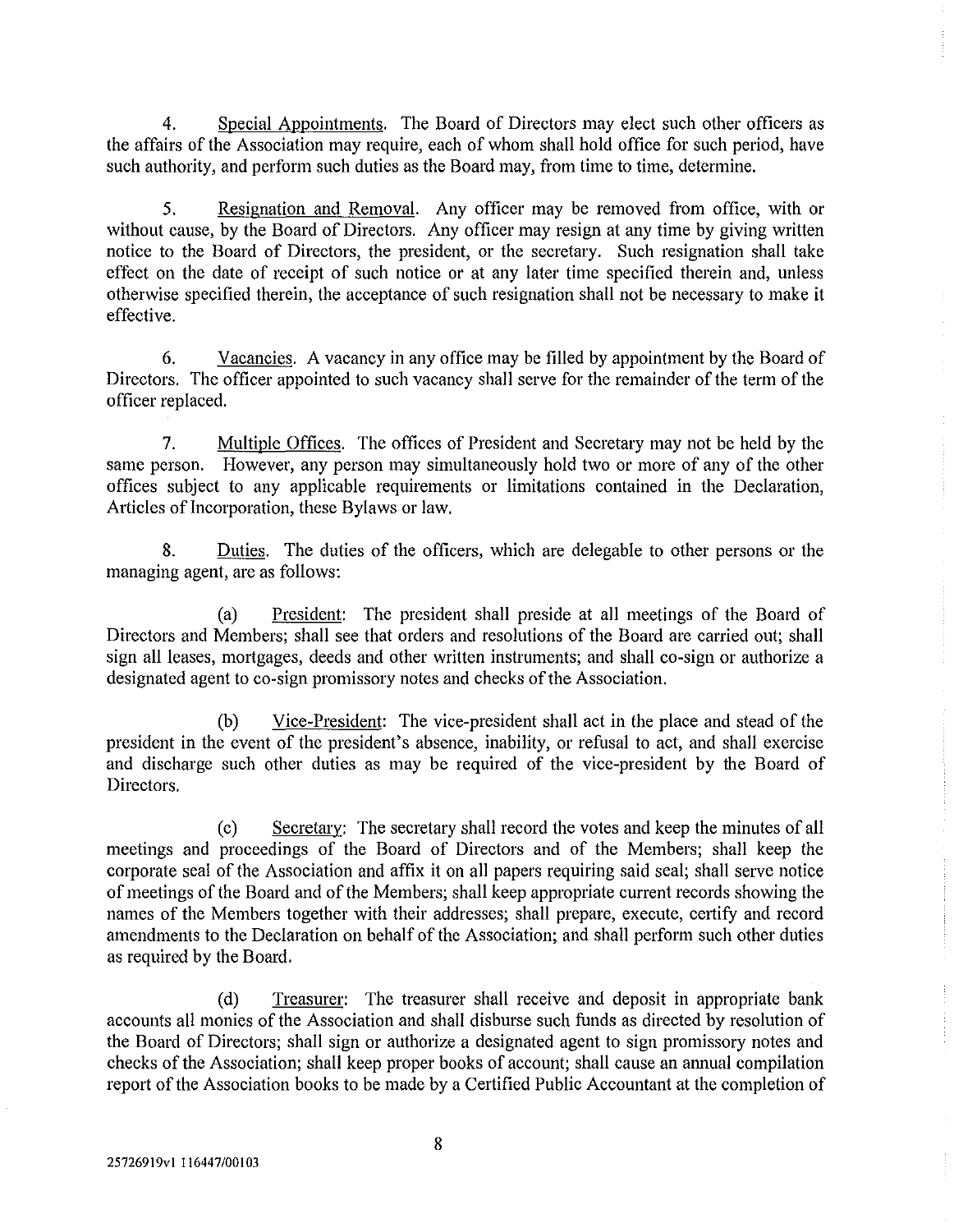each fiscal year or, at the option of the Board of Directors or as required by the Act and/or the Declaration, an annual review or audited financial statement may be required; and shall prepare an annual budget to be presented to the membership, and deliver a copy to the Members.

(e) Any officer of the Association may prepare, execute, certify and record amendments to the Declaration on behalf of the Association.

### ARTICLE X

# DELEGATION OF AUTHORITY TO A MANAGING AGENT

At such time as the Association consists of thirty (30) or more Lots, if the Board of Directors or officers of the Association delegate any of their powers of collection, deposit, transfer or disbursement of Association funds to other Persons or to a managing agent, then the following provisions shall be required:

I. Fidelity Insurance or Fidelity Bonds. That the other Person or managing agent maintain fidelity insurance coverage or a fidelity bond in an amount of not less than Fifty Thousand Dollars (\$50,000.00) or such higher amount as the Board of Directors or the Act may require from time to time.

2. Separate Funds and Accounts. That the other Person or managing agent maintain all funds and accounts of the Association separate from the funds and accounts of other homeowners associations that are managed by such other Person or managing agent, and keep and maintain all reserve accounts of each such homeowners association so managed separate from operational accounts of the Association.

3. Annual Accounting. That an annual accounting of the Association funds and a financial statement be prepared and presented to the Association by the managing agent, a public accountant, or a certified public accountant.

### ARTICLE XI COMMITTEES

The Association may appoint a nominating committee. In addition, the Board of Directors may appoint other committees as it deems appropriate from time to time in carrying out its purposes.

### ARTICLE XII BOOKS AND RECORDS

The Association shall make available to Owners current copies of the Declaration, Articles of Incorporation, these Bylaws, the rules and regulations, books, records and financial statements of the Association. "Available" shall mean available for inspection, upon request, during normal weekday business hours or under other reasonable circumstances and in accordance with the requirements of the Act.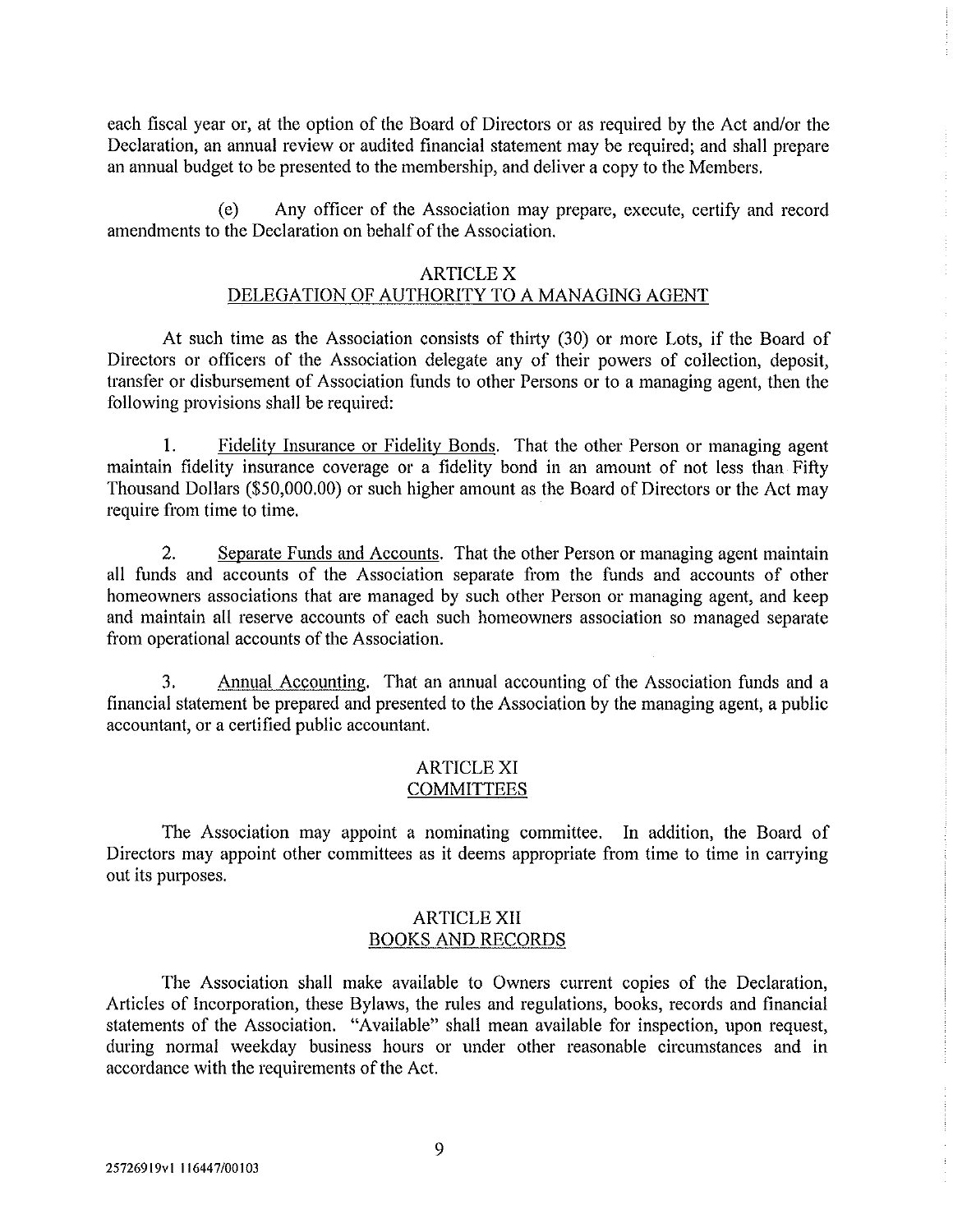## ARTICLE XIII CORPORATE SEAL

The Association may have a seal in circular form and within its circumference the words: PARKER HOMESTEAD HOMEOWNERS ASSOCIATION, INC.

# ARTICLE XIV **AMENDMENTS**

These Bylaws may be amended, at a regular or special meeting of the Members, by a vote of a majority of the votes of a quorum of Members present in person or by proxy; provided, however, that the written approval of HUD or VA shall be required for any amendments enacted during the Period of Declarant Control if, at the time such amendment is enacted, HUD or VA requires such approval and HUD has insurance or VA has a guarantee(s) on one or more First Security Interests.

### ARTICLE XV CONFLICTS OF PROVISIONS

In the case of any conflict between the Articles of Incorporation and these Bylaws, the Articles shall control; in the case of any conflict between the Declaration and these Bylaws, the Declaration shall control; and in the case of any conflict between the Articles of Incorporation and the Declaration, the Declaration shall control.

### ARTICLE XVI FISCAL YEAR

The fiscal year of the Association shall begin on the first day of January and end on the last day of December of every year, except that the first fiscal year shall begin on the date of incorporation. The fiscal year may be changed by resolution of the Board of Directors without amending these Bylaws.